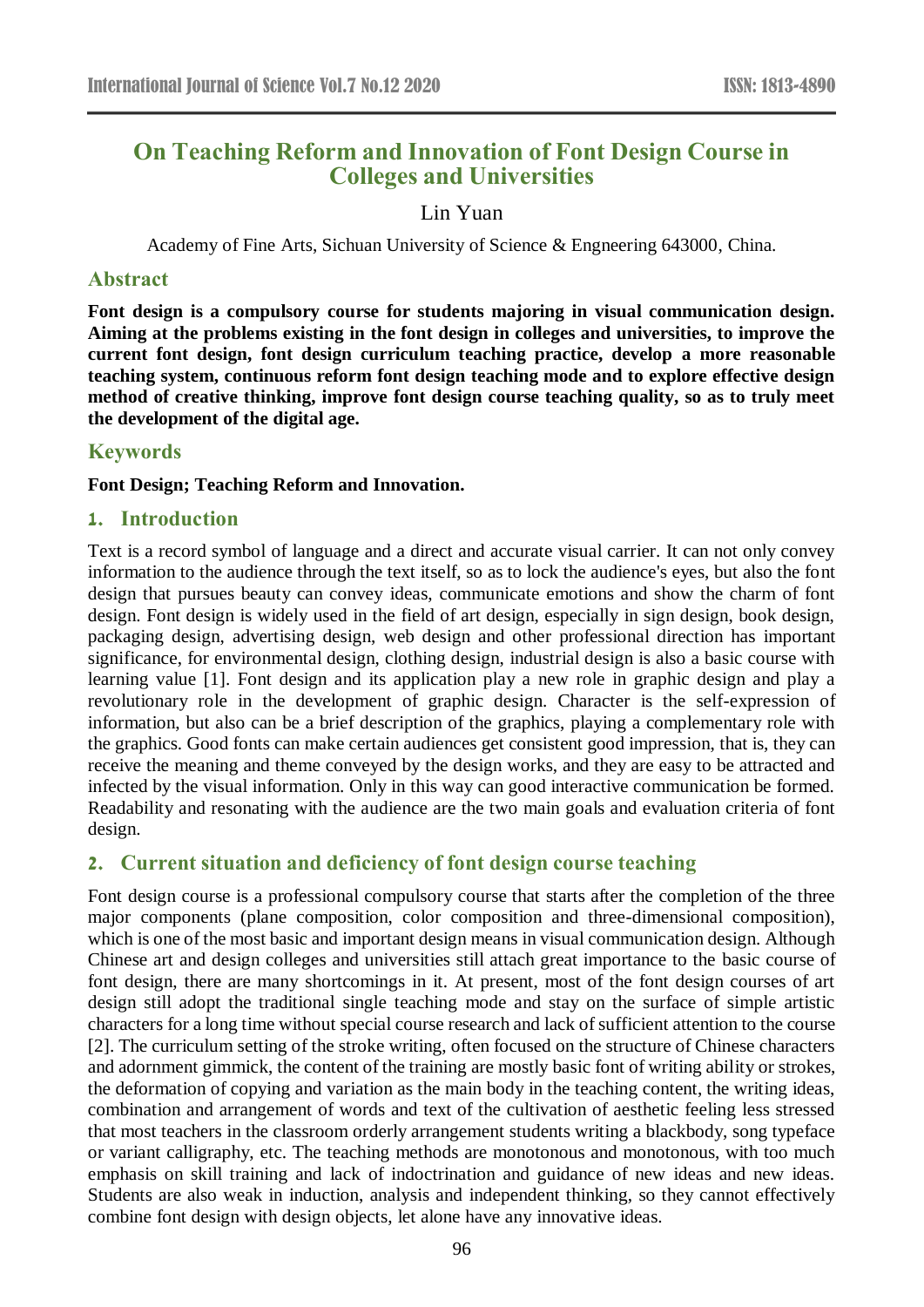### **3. Innovative ideas for the teaching reform of font design course**

The course of font design needs to be infused with new teaching concepts to cultivate design talents needed in the digital era. How to make the font design course setting and teaching to adapt to the development of the modern information era, how to make the font design course teaching means and methods of the lively and energetic, how to reasonably and effectively in the process of teaching practice using the multimedia technology, cultivate students innovation ability type design, font design course teaching reform and innovation is imminent.

### **3.1 Create a good learning atmosphere**

A good learning atmosphere has a subtle effect on students' professional learning and can stimulate students' enthusiasm and creativity. How to create a good atmosphere for font design? First of all, professional teachers who undertake font design courses should have certain professional qualities and have rich and solid theoretical knowledge. Teachers should make good use of students' curiosity in class, choose creative thinking mode in teaching, guide students with vivid and interesting language, improve students' interest and enthusiasm in learning, and fully mobilize the classroom atmosphere.

### **3.2 Strengthen the basic training of font structure**

At present, the font design teaching in most universities follows the traditional teaching mode, often ignoring the role of font structure in font design, and simply asking students to copy a paragraph of square calligraphy, mainly training the writing ability of boldface, song style and related variant characters. This kind of teaching method is easy to make students feel boring, thus reducing the enthusiasm of students to learn. Teachers should strengthen the training practice of font structure deformation, guide students to master the design rules of font structure, and cultivate students' aesthetic feelings, so as to meet the application needs of modern font design.

### **3.3 Strengthen the training of innovative font design**

The teaching innovation of font design course not only lies in the result of innovation, but also in the process that innovation enables students to acquire new knowledge. Creative font design training is the soul of the font design course, teachers should be on the basis of inheriting traditional, lay particular stress on the innovation of teaching idea, didn't work for some poor font design method give stoutly, bold break some restricted rules of students' creative thinking, so that students in to deepen their understanding on the basis of the font, into their personality and imagination, design personalized thinking font design, in order to improve the learning interest of the students in the font design course.

### **3.4 Strengthen the hand-drawing practice of font design course**

For the current field of art design, the arrival of the digital age is positive for its development, but too much reliance on the formation of computers and neglect of the practice of hand skills has become an important issue that needs to be paid attention to by teachers in the course of font design. For the process of font design, the sketch stage is a crucial link. In this process, teachers should emphasize hand drawing first and then computer. On the one hand, in order to exercise students' hands-on ability, and on the other hand, hand drawing can inspire students' design inspiration for font strokes and font structure.

### **3.5 Emphasizing the combination of font design lessons with practical projects**

It is necessary to combine the teaching of font design course with some design competitions and practical projects. Through the combination of theoretical study and practical training of font design, students can deeply grasp the cutting-edge development trend of font design and have some practical experience outside the classroom, which can not only increase students' initiative and enthusiasm in classroom learning, but also improve their confidence and competitiveness in future employment.

In addition to the above methods, learning type design students, more needs to give full play to the imagination and creative thinking, and actively mobilize the senses, and grasp the basic characteristics of a variety of fonts, use of ingenious idea, unique idea, give full play to the expressive force of the